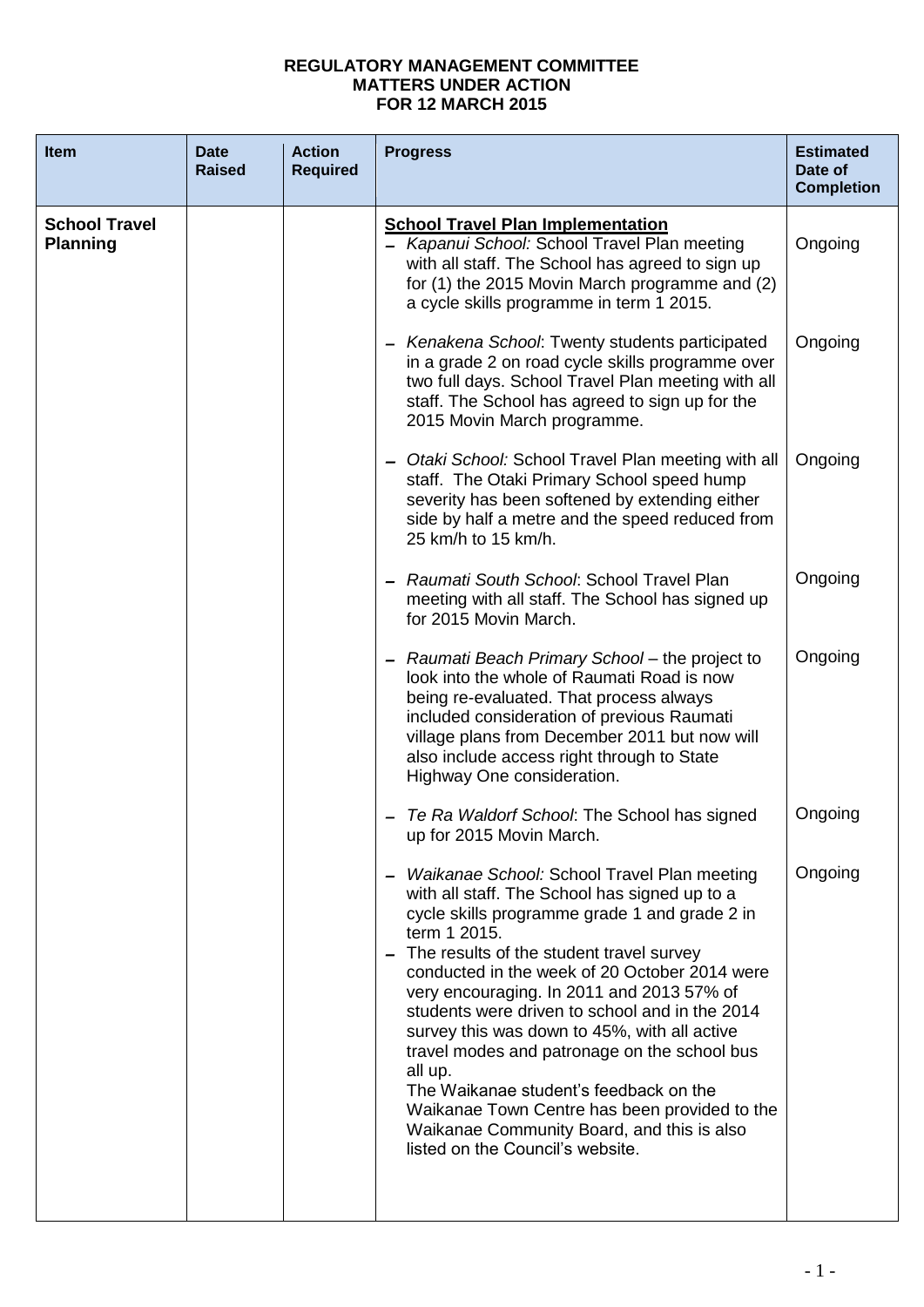| <b>Item</b>        | <b>Date</b><br><b>Raised</b> | <b>Action</b><br><b>Required</b> | <b>Progress</b>                                                                                                                                                                                                                                                                                                                                                                                                                                                                                                                                                                                                                                                                                                                                                                                                                                                                                                                                                                                                                                                                                                                                                                                                                                                                                                                                                                                                                                                                                                                                                                                                                                                                                                                                                                                                                                                                                                                                                                                                                                                                                                                                                                                                                                                                                                        | <b>Estimated</b><br>Date of<br><b>Completion</b> |
|--------------------|------------------------------|----------------------------------|------------------------------------------------------------------------------------------------------------------------------------------------------------------------------------------------------------------------------------------------------------------------------------------------------------------------------------------------------------------------------------------------------------------------------------------------------------------------------------------------------------------------------------------------------------------------------------------------------------------------------------------------------------------------------------------------------------------------------------------------------------------------------------------------------------------------------------------------------------------------------------------------------------------------------------------------------------------------------------------------------------------------------------------------------------------------------------------------------------------------------------------------------------------------------------------------------------------------------------------------------------------------------------------------------------------------------------------------------------------------------------------------------------------------------------------------------------------------------------------------------------------------------------------------------------------------------------------------------------------------------------------------------------------------------------------------------------------------------------------------------------------------------------------------------------------------------------------------------------------------------------------------------------------------------------------------------------------------------------------------------------------------------------------------------------------------------------------------------------------------------------------------------------------------------------------------------------------------------------------------------------------------------------------------------------------------|--------------------------------------------------|
| <b>Road Safety</b> |                              |                                  | <b>Driving Confidently</b><br>Driving Confidently courses have run monthly in<br>Paraparaumu since November 2014 and every<br>second month in Otaki. Of note is the mixture of<br>age groups attending with the majority still being in<br>the older age group but with a few tourists travelling<br>through NZ attending to brush up on our road rules<br>and also parents of teenagers attending to refresh<br>their own knowledge of the current road rules with<br>their children learning to drive.<br>Promotion of the courses has been by direct contact<br>with all the retirement villages on the Kāpiti Coast<br>and letting them know in advance of the upcoming<br>course running for the next six months. Attendance<br>numbers have increased since this initiative with 20<br>on each course so far this year.<br><b>National "Go By Bike Day"</b><br>40 plus people attended the Kapiti "Go By Bike<br>Day" National day celebratory breakfast was hosted<br>by the Kapiti Police on 11 February 2015 at their<br>station garden area. There was a pleasing mixture<br>of age groups attending ranging from school<br>children through to those in their seventies. This<br>shows the diverse members of the Kāpiti<br>community that enjoy and partake in cycling<br>activities. Bike Wise giveaways of reflective back<br>pack covers / slap bands, and drink bottles were<br>popular among the attendees.<br><b>Plunket checkpoints and Anchor-bolt day</b><br>Working in collaboration with the Kapiti-Mana Road<br>Safety Policing Team and Plunket three child<br>restraint checkpoints were carried out across the<br>Kāpiti Coast over three mornings in conjunction with<br>back to school.<br>The main concerns found were:<br>• expired (past their use by date) child<br>restraint seats;<br>a large number of seven year olds (or older)<br>who were well under 148 centimetres in<br>height not seated appropriately. At that<br>height they still need to be using full booster<br>seats - preferably with a seat back that<br>provides neck protection from the diagonal<br>belt.<br>many child seats were improperly secured.<br>These needed to be re-secured and several<br>with tether straps were not fitted with anchor<br>bolts or were not tightened to make the seat<br>safe. |                                                  |
|                    |                              |                                  | In response to this risk staff organised an Anchor-<br>bolt Installation day. 18 anchor bolts were fitted on<br>the day in five hours on site at the Plunket rooms in<br>Paraparaumu and a further 18 vouchers provided                                                                                                                                                                                                                                                                                                                                                                                                                                                                                                                                                                                                                                                                                                                                                                                                                                                                                                                                                                                                                                                                                                                                                                                                                                                                                                                                                                                                                                                                                                                                                                                                                                                                                                                                                                                                                                                                                                                                                                                                                                                                                                |                                                  |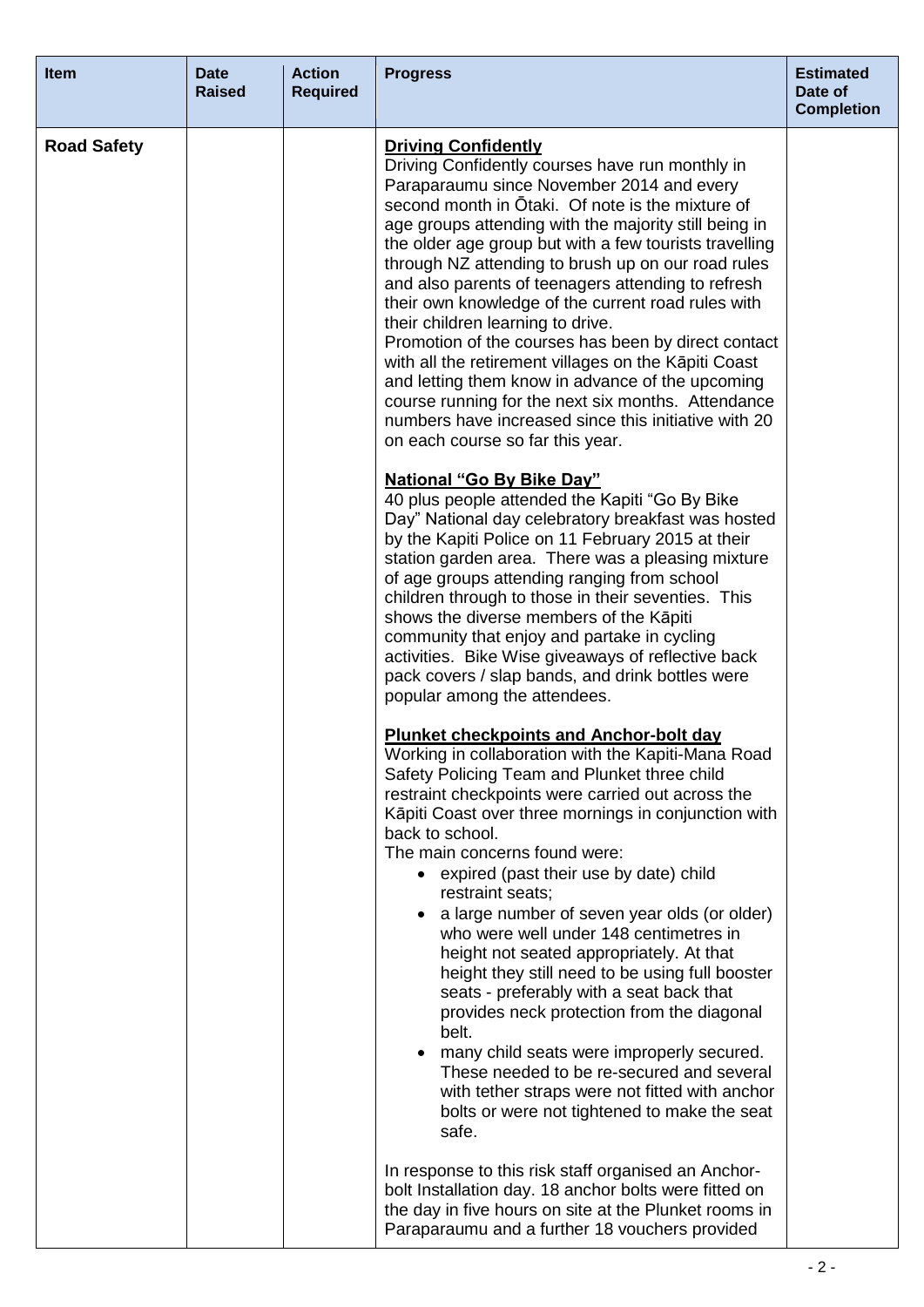| <b>Item</b>                        | <b>Date</b><br><b>Raised</b> | <b>Action</b><br><b>Required</b> | <b>Progress</b>                                                                                                                                                                                                                                                                                                                                                                                                      | <b>Estimated</b><br>Date of<br><b>Completion</b> |
|------------------------------------|------------------------------|----------------------------------|----------------------------------------------------------------------------------------------------------------------------------------------------------------------------------------------------------------------------------------------------------------------------------------------------------------------------------------------------------------------------------------------------------------------|--------------------------------------------------|
|                                    |                              |                                  | for parents to have their anchor bolts fitted by a<br>local mechanic within the month. To date, 31<br>anchor bolts have been fitted with three vouchers<br>still to be used. This is a very positive result.                                                                                                                                                                                                         |                                                  |
| <b>Resource</b><br><b>Consents</b> |                              |                                  | L F Manning - 5 Westridge Court                                                                                                                                                                                                                                                                                                                                                                                      |                                                  |
|                                    |                              |                                  | An appeal to the Appeal Hearings Committee was<br>heard on 18 November 2014 in relation to the<br>payment of Development Contributions for this<br>development. The hearing was been adjourned to<br>allow the appellant time to provide further<br>information. A date for the reconvened hearing has<br>yet to be set.                                                                                             |                                                  |
|                                    |                              |                                  | Big Mac Slabs Furniture - 289 Mazengarb Road                                                                                                                                                                                                                                                                                                                                                                         |                                                  |
|                                    |                              |                                  | The application seeks consent to establish and<br>operate an Industrial activity and erect two<br>dwellings in the rural zone. The application was<br>notified to the local community considered to be<br>potentially affected.                                                                                                                                                                                      |                                                  |
|                                    |                              |                                  | 17 submissions were received, four in support and<br>13 in opposition. A hearing to consider the<br>application and submissions took place 24 and 29<br>October 2014. A decision to approve the application<br>was issued in November 2014.                                                                                                                                                                          |                                                  |
|                                    |                              |                                  | The decision has been appealed to the<br>Environment Court by submitters. Mediation has<br>been proposed to commence in mid March 2015.                                                                                                                                                                                                                                                                              |                                                  |
|                                    |                              |                                  | <u> El Rancho – Waikanae Christian Holiday Park –</u><br>new entrance via Weggery Drive & associated<br>earthworks.                                                                                                                                                                                                                                                                                                  |                                                  |
|                                    |                              |                                  | The application was initially processed by way of<br>limited notification with notice served on nine<br>parties. No submissions were received. The<br>applicant has now amended the location of the<br>proposed entrance and has obtained the written<br>approval of all affected parties, therefore enabling<br>the application be approved on a non-notified basis.<br>Approval is anticipated by late March 2015. |                                                  |
|                                    |                              |                                  | <b>Objections</b>                                                                                                                                                                                                                                                                                                                                                                                                    |                                                  |
|                                    |                              |                                  | Ryman Healthcare - 112 Parata Street, Waikanae                                                                                                                                                                                                                                                                                                                                                                       |                                                  |
|                                    |                              |                                  | An Objection has been lodged against the<br>requirement for the payment of Reserves<br>Contribution for a Unit Title Subdivision of the<br><b>Charles Fleming Retirement Village. Discussions</b>                                                                                                                                                                                                                    |                                                  |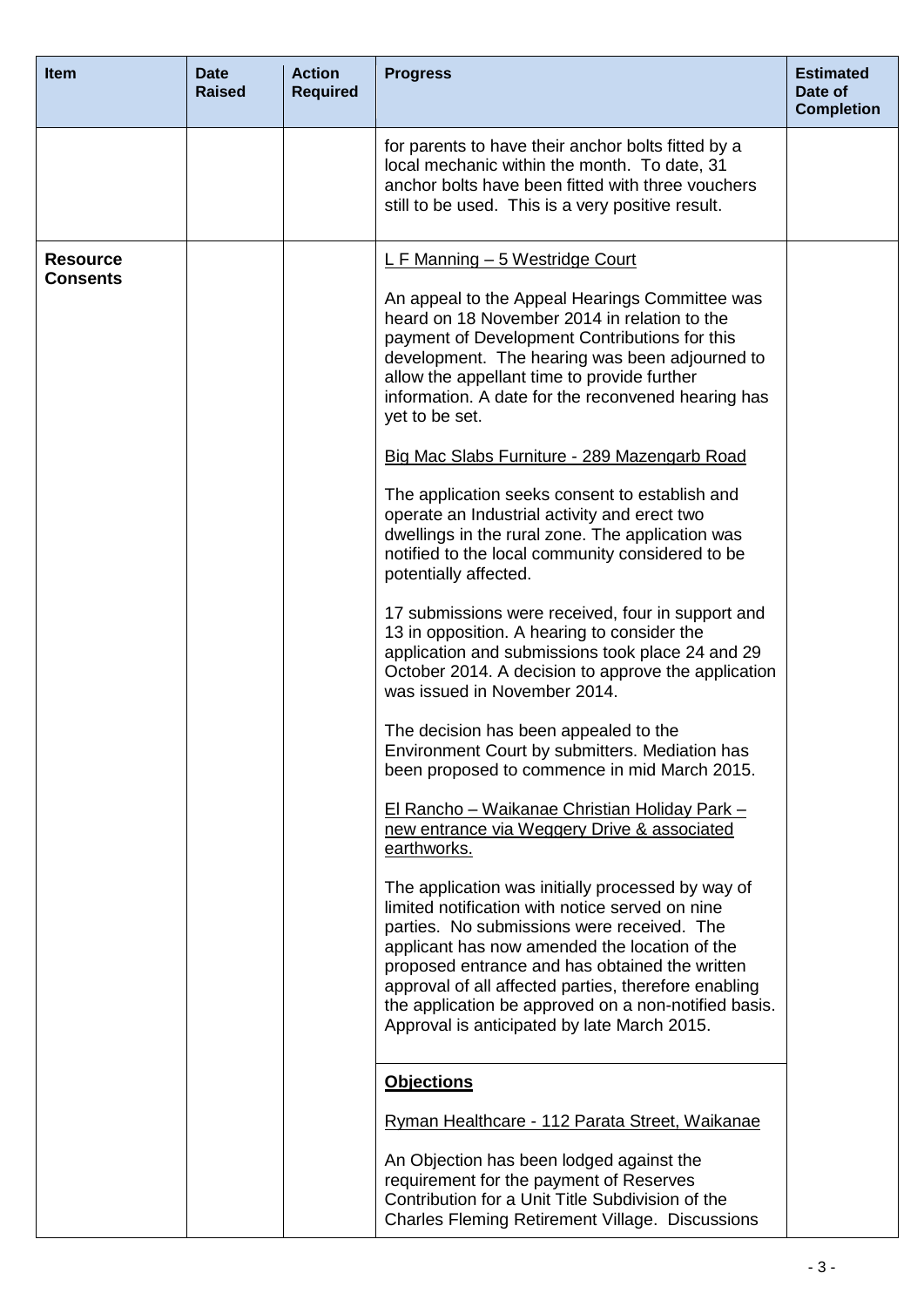| <b>Item</b> | <b>Date</b><br><b>Raised</b> | <b>Action</b><br><b>Required</b> | <b>Progress</b>                                                                                                                                                                                                                                                                                                                                                                                                                                                                                                                                                                                                             | <b>Estimated</b><br>Date of<br><b>Completion</b> |
|-------------|------------------------------|----------------------------------|-----------------------------------------------------------------------------------------------------------------------------------------------------------------------------------------------------------------------------------------------------------------------------------------------------------------------------------------------------------------------------------------------------------------------------------------------------------------------------------------------------------------------------------------------------------------------------------------------------------------------------|--------------------------------------------------|
|             |                              |                                  | are underway with the developer's consultant with<br>the aim of arranging a suitable date for a hearing.<br>Council's reference is RM140044.                                                                                                                                                                                                                                                                                                                                                                                                                                                                                |                                                  |
|             |                              |                                  | <b>Takahe Farms Trust Kaitawa and Waihoanga</b><br>Roads, Otaki                                                                                                                                                                                                                                                                                                                                                                                                                                                                                                                                                             |                                                  |
|             |                              |                                  | An objection was received on 28 October 2014<br>against the imposition of several conditions of<br>consent related primarily to engineering<br>construction and servicing requirements and to the<br>protection of ecological site E17 for this 4 Lot Rural<br>subdivision proposal. Council's reference is<br>RM130134.                                                                                                                                                                                                                                                                                                    |                                                  |
|             |                              |                                  | F Chamberlain - 470 Te Moana Road                                                                                                                                                                                                                                                                                                                                                                                                                                                                                                                                                                                           |                                                  |
|             |                              |                                  | An objection has been received against two of the<br>conditions of the consent granted for a Home<br>Occupation (Art Gallery). The objection relates<br>mainly to signage and the display of goods.<br>Councils Reference is RM 140212.                                                                                                                                                                                                                                                                                                                                                                                     |                                                  |
|             |                              |                                  | <b>Notified Applications</b>                                                                                                                                                                                                                                                                                                                                                                                                                                                                                                                                                                                                |                                                  |
|             |                              |                                  | Firewood Business                                                                                                                                                                                                                                                                                                                                                                                                                                                                                                                                                                                                           |                                                  |
|             |                              |                                  | An application to establish a firewood business at<br>39 Tieko Street, Otaihanga was notified and<br>submissions closed on 31 October 2014. 106<br>submissions were received (77 in support and 29 in<br>opposition). The applicant subsequently withdrew<br>the application.                                                                                                                                                                                                                                                                                                                                               |                                                  |
|             |                              |                                  | <b>Early Childhood Centre</b>                                                                                                                                                                                                                                                                                                                                                                                                                                                                                                                                                                                               |                                                  |
|             |                              |                                  | An application to establish and operate a new early<br>childhood centre at 17 Alexander Road, Raumati<br>Beach is being processed on a limited notified<br>basis. Notice of the application has been served on<br>one adjoining property - 19 Alexander Road. The<br>submission period closed on 10 September 2014<br>and one submission was received. A hearing was<br>held on Wednesday 11 <sup>th</sup> February, heard by<br>independent Commissioner David Forrest. The<br>Notice of Decision was issued on 2 March 2015<br>approving the proposal, subject to conditions. The<br>appeals period closes 23 March 2015. |                                                  |
|             |                              |                                  | Notice of Requirement to Alter the M2PP<br><b>Expressway over access to Nga Manu Bird</b><br>Sanctuary, Waikanae North                                                                                                                                                                                                                                                                                                                                                                                                                                                                                                      |                                                  |
|             |                              |                                  | The NZTA have lodged an application to alter the<br>expressway where it passes over the access to Nga<br>Manu bird sanctuary. It is proposed to reverse the                                                                                                                                                                                                                                                                                                                                                                                                                                                                 |                                                  |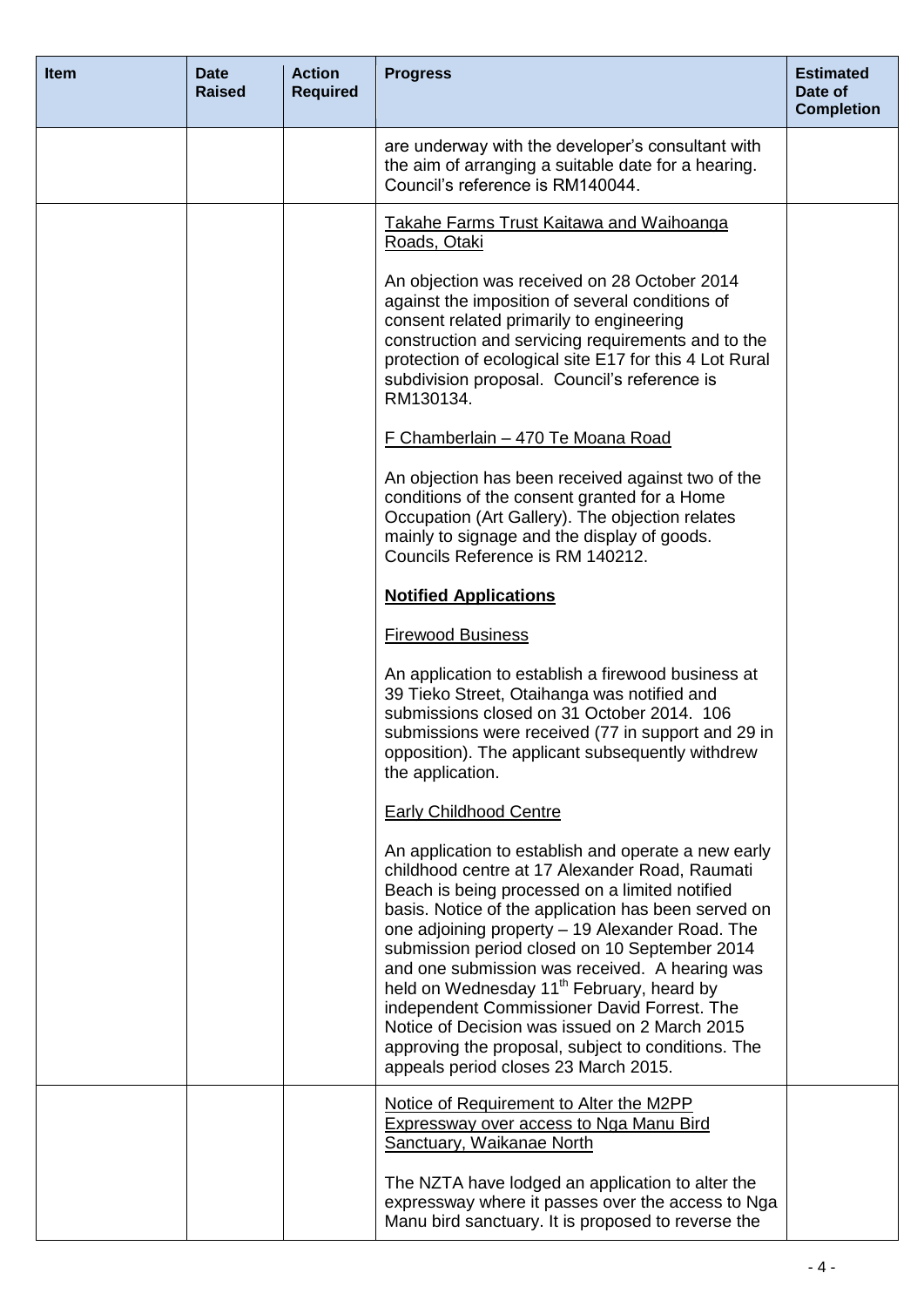| <b>Item</b>                                                      | <b>Date</b><br><b>Raised</b> | <b>Action</b><br><b>Required</b> | <b>Progress</b>                                                                                                                                                                                                                                                                                                                                                                                                                                                                                                                                                                                                                                                                                                                                                                                                                                                                                                                                                                                                                                                                                                                                                                                                                                                                                                                 | <b>Estimated</b><br>Date of<br><b>Completion</b> |
|------------------------------------------------------------------|------------------------------|----------------------------------|---------------------------------------------------------------------------------------------------------------------------------------------------------------------------------------------------------------------------------------------------------------------------------------------------------------------------------------------------------------------------------------------------------------------------------------------------------------------------------------------------------------------------------------------------------------------------------------------------------------------------------------------------------------------------------------------------------------------------------------------------------------------------------------------------------------------------------------------------------------------------------------------------------------------------------------------------------------------------------------------------------------------------------------------------------------------------------------------------------------------------------------------------------------------------------------------------------------------------------------------------------------------------------------------------------------------------------|--------------------------------------------------|
|                                                                  |                              |                                  | overbridge of the expressway as it crosses over<br>Kakariki Stream so that the road to Nga Manu<br>passes underneath the expressway. The application<br>was notified to affected parties 30 October with a 2<br>December 2014 closing date for submissions. One<br>submission was received.<br>The Council is currently awaiting a response from<br>the NZTA to a further information request following<br>the consultation process. Once the information is<br>provided a hearing will be scheduled.<br>Kāpiti Island Nature Tours ('KINT')<br>The applicant was advised that:<br>• if they wish to proceed with the KINT activity<br>at the same scale as existing, then the<br>application will need to be processed on a<br>limited notified basis to landowners and<br>occupiers of Kāpiti Island and iwi (or on a<br>non-notified basis if they are able to obtain<br>the written approvals of these parties).<br>if they wish to proceed with the application<br>for the KINT activity at an increased scale<br>then the application will need to be<br>processed on a publicly notified basis.<br>Subsequently, the applicant has confirmed they<br>wish to proceed with the activity at the same scale<br>as existing and are working to obtain the written<br>approvals of Kapiti Island landowners and<br>occupiers. |                                                  |
|                                                                  |                              |                                  | <b>APN Billboard</b><br>The submissions period has closed and 15<br>submissions in opposition were received, including<br>one from KiwiRail (both landowner and Requiring<br>Authority of the application site).<br>At the applicants request the application was<br>subsequently put on-hold. The applicant has now<br>advised that KiwiRail have given their approval to<br>the proposed billboard but in a different location.<br>The applicant will be submitting revised plans or, if<br>more appropriate, a new consent application.                                                                                                                                                                                                                                                                                                                                                                                                                                                                                                                                                                                                                                                                                                                                                                                      |                                                  |
| <b>Psychoactive</b><br><b>Substances</b><br><b>Policy (LAPP)</b> | 17 July<br>2014              |                                  | Submissions on the Draft Local Approved Products<br>(Psychoactive Substances) Policy closed on 18<br>February 2015. Oral Hearings will be scheduled for<br>17 March and a report will be on the agenda for the<br>23 April RMC meeting.                                                                                                                                                                                                                                                                                                                                                                                                                                                                                                                                                                                                                                                                                                                                                                                                                                                                                                                                                                                                                                                                                         | <b>March 2015</b>                                |